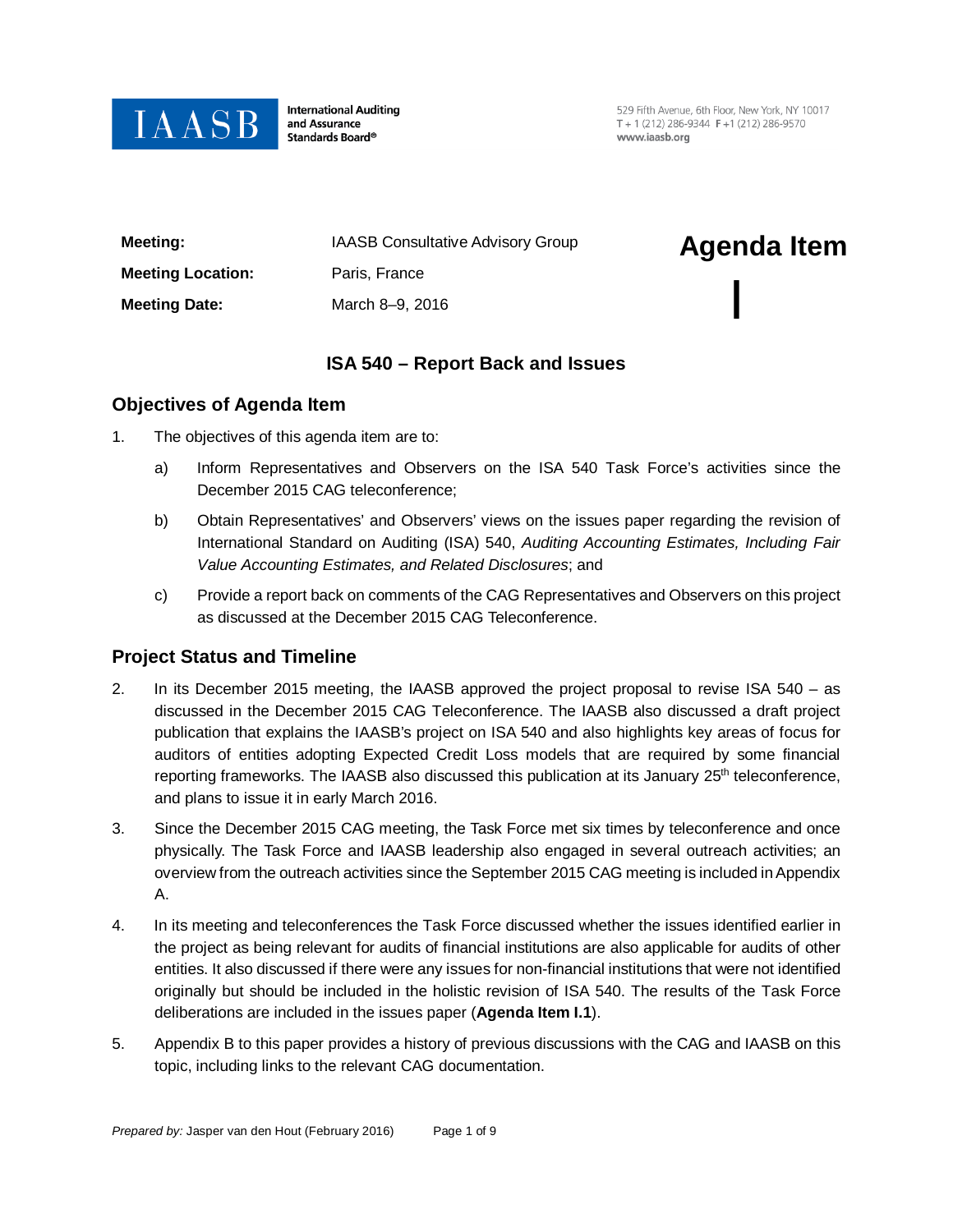# **December 2015 CAG Discussion**

6. Extracts from the draft minutes of the December 2015 CAG teleconference, as well as an indication of how the Task Force or IAASB has responded to the Representatives' and Observers' comments are included in the table below.

| Representatives' and Observers' Comments                                                                                                                                                                                                                                                                                                                                                                                                                                   | Task Force/IAASB Response                                                                                                                                                                                                      |
|----------------------------------------------------------------------------------------------------------------------------------------------------------------------------------------------------------------------------------------------------------------------------------------------------------------------------------------------------------------------------------------------------------------------------------------------------------------------------|--------------------------------------------------------------------------------------------------------------------------------------------------------------------------------------------------------------------------------|
| Messrs. Baumann, Dalkin, Hansen, linuma,<br>James, Rockwell, Stewart, Thompson, and<br>Yurdakul, as well as Mmes. Elliott, Molyneux,<br>McGeachy, and Singh supported the project to<br>revise ISA 540. Mr. Baumann noted that almost<br>every important number in the financial statements<br>is an accounting estimate, accounting estimates<br>are often complex to calculate and to audit, and<br>many inspection findings relate to auditing<br>accounting estimates. | Support noted                                                                                                                                                                                                                  |
| Messrs. Dalkin, Michel, Rockwell, and Kazuhiro<br>noted support for the IAASB's and Working<br>Group's change in direction to focus on a more<br>holistic revision of ISA 540. Messrs. Stewart and<br>van der Ende and Ms. Molyneux agreed, but<br>continued to be of the view that there are specific                                                                                                                                                                     | Point noted.<br>The Task Force is of the view that, given the<br>deadlines and the resource constraints, it should<br>first focus on the ISA 540 exposure draft. However,<br>the Task Force will consider whether new guidance |

continued to be of the view that there are specific issues related to auditing accounting estimates for financial institutions, particularly for larger financial institutions, that should also be addressed by the Working Group in this project. Ms. Molyneux therefore supported the Working Group's plan to address issues related to accounting estimates in financial institutions by issuing International Auditing Practice Notes (IAPNs) or other nonauthoritative material specifically for financial institutions. Mr. Thompson agreed, noting that the ISAs should be applicable for all audits and that industry-specific matters can be addressed in IAPNs or other non-authoritative material. On the other hand, Mr. Rockwell noted his preference to address the issues identified within the ISAs as much as possible, in light of the due process attached to the ISAs, while recognizing the balance between principles and detailed guidance. Mr. Koktvedgaard noted that the Working Group needs to strike the right balance in addressing certain

could be included within ISA 540 (Revised) in relation to certain issues particularly relevant to financial institutions, without unduly burdening the standard. Doing so could provide useful hooks for any additional guidance that could be developed in the future. As noted in the project proposal, the Task Force will consider and advise the IAASB as to the need for, and potential timing of, development of non-authoritative guidance, including IAPNs. Such non-authoritative guidance may, for example, address specific audit considerations related to financial institutions and the relationship between the financial institution's regulatory supervisor and the external auditor.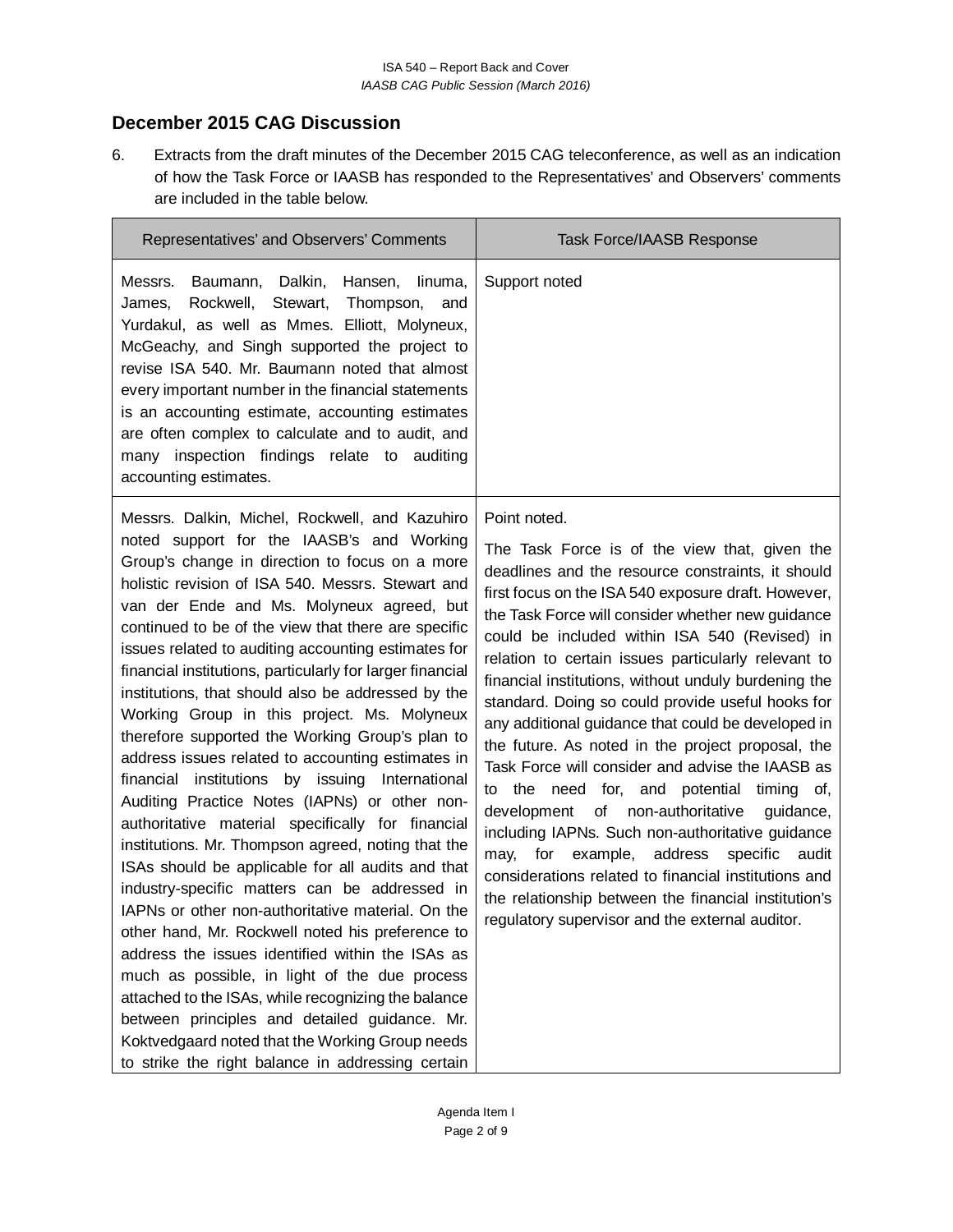#### ISA 540 – Report Back and Cover *IAASB CAG Public Session (March 2016)*

| Representatives' and Observers' Comments                                                                                                                                                                                                                                                                                                                                                                                                                                                                     | <b>Task Force/IAASB Response</b>                                                                                                                                                                                                                                                                                                       |
|--------------------------------------------------------------------------------------------------------------------------------------------------------------------------------------------------------------------------------------------------------------------------------------------------------------------------------------------------------------------------------------------------------------------------------------------------------------------------------------------------------------|----------------------------------------------------------------------------------------------------------------------------------------------------------------------------------------------------------------------------------------------------------------------------------------------------------------------------------------|
| issues holistically<br>for<br>financial<br>and<br>others<br>institutions only.                                                                                                                                                                                                                                                                                                                                                                                                                               |                                                                                                                                                                                                                                                                                                                                        |
| Mr. van der Ende was of the view that, while the<br>project proposal presented a complete list of<br>issues, the project proposal could give more<br>prominence to the role of those charged with<br>governance; identification of, and work effort on,<br>significant risks; having the right expertise given<br>the complex business environment; challenging<br>management's<br>assumptions;<br>systems<br>and<br>governance; and the dialogue with the financial<br>institution's regulatory supervisor. | Point taken into account.<br>The Task Force was of the view that the issues<br>noted were all included in the project proposal and<br>were presented appropriately.                                                                                                                                                                    |
| Messrs. Iinuma, Michel, Rockwell, and Stewart, as<br>well as Mmes. McGeachy and Robert, noted that<br>there should be a strong link in the project proposal<br>between the project to revise ISA 540 and the<br>project on professional skepticism, as many<br>inspection findings with respect to accounting<br>estimates related to professional skepticism.                                                                                                                                               | Point accepted.<br>Mr. Sharko agreed. The project proposal includes<br>a separate section on professional skepticism and<br>the Task Force added that the Task Force will work<br>together with the Professional Skepticism Working<br>Group to consider how the concept of professional<br>skepticism could be reinforced in ISA 540. |
| Mr. Koktvedgaard expressed the view that too<br>much detail in the ISA may contradict the IAASB's<br>principles-based approach to standard-setting. Ms.<br>Robert and Messrs. Michel and Kazuhiro agreed.<br>Messrs. Michel and Kazuhiro added that too much<br>focus on details could lead to less professional<br>judgment. Mr. Baumann disagreed and was of the<br>principles-based<br>that<br>standard<br>view<br>a<br>on<br>accounting estimates will lead to more inspection<br>findings.              | Point noted.<br>The Task Force was of the view that the right<br>balance should be struck between having sufficient<br>detail to guide auditors and having too many<br>requirements.                                                                                                                                                   |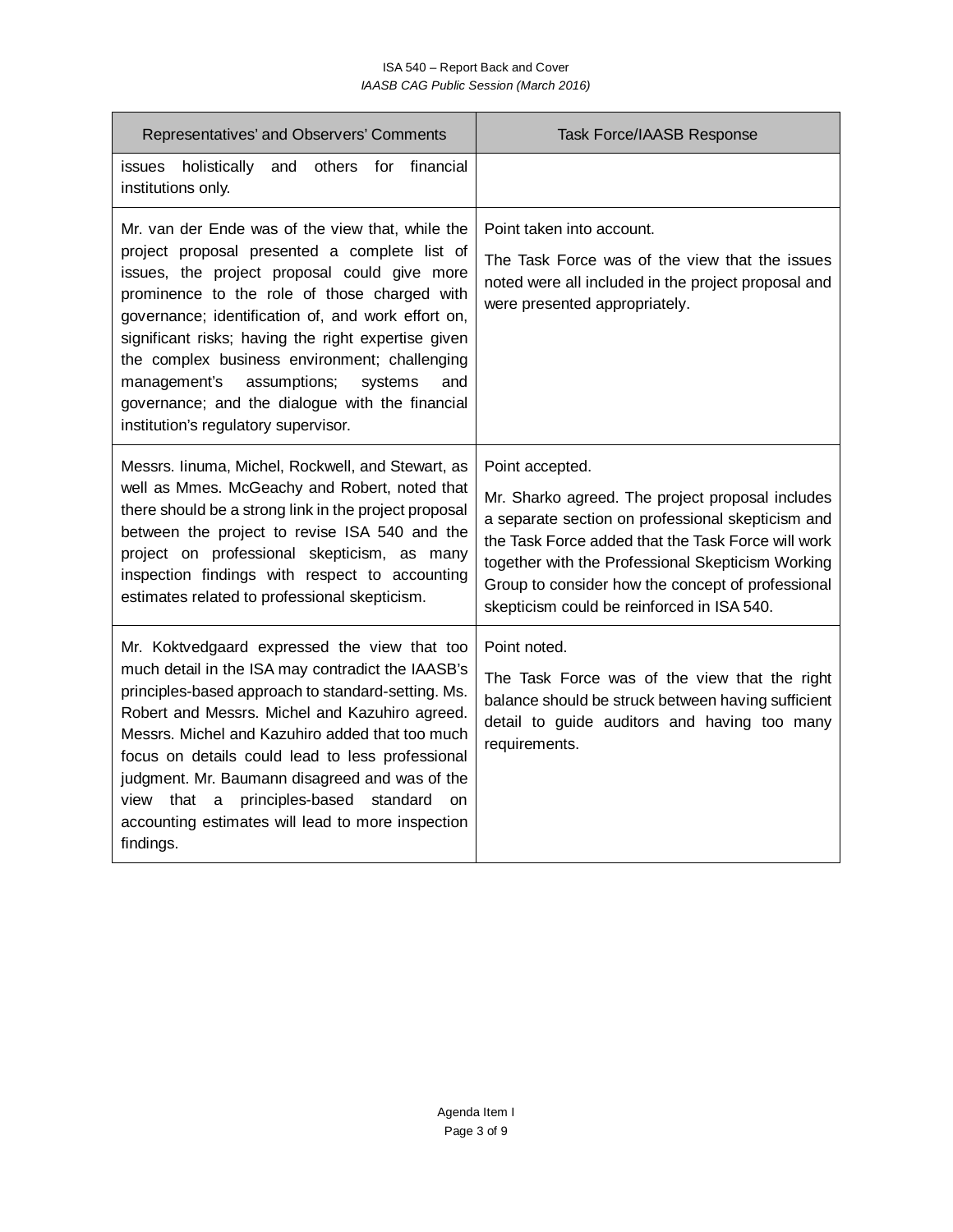| Representatives' and Observers' Comments                                                                                                                                                                                                                                                                                                                                                                                                                                                                                                                                                                                                                                                                                                                                                                                                                                                                                                                                                                                                                              | <b>Task Force/IAASB Response</b>                                                                                                                                                                                                                                                                                                                                                                                                                                                                                                                                                                                                                                                                                                                                        |
|-----------------------------------------------------------------------------------------------------------------------------------------------------------------------------------------------------------------------------------------------------------------------------------------------------------------------------------------------------------------------------------------------------------------------------------------------------------------------------------------------------------------------------------------------------------------------------------------------------------------------------------------------------------------------------------------------------------------------------------------------------------------------------------------------------------------------------------------------------------------------------------------------------------------------------------------------------------------------------------------------------------------------------------------------------------------------|-------------------------------------------------------------------------------------------------------------------------------------------------------------------------------------------------------------------------------------------------------------------------------------------------------------------------------------------------------------------------------------------------------------------------------------------------------------------------------------------------------------------------------------------------------------------------------------------------------------------------------------------------------------------------------------------------------------------------------------------------------------------------|
| Mr. James highlighted the importance of experts in<br>auditing accounting estimates, particularly for<br>financial institutions, because of the judgments<br>involved in, and the size of, the collective provision.<br>He noted that the IAASB may need to undertake a<br>separate project on the use of auditor's experts.<br>Mr. Baumann agreed with the importance of<br>experts in auditing accounting estimates and noted<br>that, because of the close relationship between<br>accounting estimates and experts, the United<br>States Public Company Accounting Oversight<br>Board (PCAOB) was advised to coordinate<br>changes between the standards. Mr. Thompson<br>noted it would be useful if the IAASB's project to<br>revise ISA 540 and the PCAOB's project on<br>auditing accounting estimates and fair value<br>measurements can be aligned. Mr. Baumann<br>agreed, noting that the IAASB and PCAOB have<br>already had a constructive dialogue on this topic,<br>and the PCAOB is hoping to work closely with the<br>IAASB on this project in 2016. | Point noted.<br>The IAASB acknowledged the importance of the<br>involvement of auditor's experts in auditing certain<br>complex accounting estimates, and will therefore<br>consider whether ISA 540 addresses the use of<br>auditor's experts appropriately and whether<br>amendments to ISA 620 <sup>1</sup> are necessary to more<br>clearly address the need for the auditor to consider<br>whether and when an auditor's expert should be<br>involved.<br>The Task Force will continue its dialogue with the<br>PCAOB and will follow the PCAOB's projects on<br>auditing estimates and fair value measurements <sup>2</sup><br>and the use of the work of specialists. <sup>3</sup> A<br>representative of the PCAOB is an observer of the<br>ISA 540 Task Force. |
| Mr. van der Ende emphasized the importance of<br>continued outreach, specifically with the Global<br>Public Policy Committee and the Basel Committee<br>on Banking Supervision (BCBS), given the<br>complexity of the matters.                                                                                                                                                                                                                                                                                                                                                                                                                                                                                                                                                                                                                                                                                                                                                                                                                                        | Point accepted.<br>Mr. Sharko confirmed that the Working Group will<br>continue its outreach effort during the revision of<br>ISA 540,<br>with<br>the<br>including<br>organizations<br>by the CAG representatives and<br>highlighted<br>observers.                                                                                                                                                                                                                                                                                                                                                                                                                                                                                                                      |
| With respect to the effects on small and medium<br>practices, Mr. Stewart noted that the complexity of<br>auditing accounting estimates is not driven by the                                                                                                                                                                                                                                                                                                                                                                                                                                                                                                                                                                                                                                                                                                                                                                                                                                                                                                          | Point accepted.<br>The Task Force agrees that the complexity of<br>auditing accounting estimates is based on the<br>circumstances.                                                                                                                                                                                                                                                                                                                                                                                                                                                                                                                                                                                                                                      |

<span id="page-3-0"></span><sup>1</sup> ISA 620, *Using the Work of an Auditor's Expert*

 $\overline{a}$ 

<span id="page-3-1"></span><sup>&</sup>lt;sup>2</sup> On August 19, 2015, the PCAOB issued for public comment a staff consultation paper that seeks input on certain issues related to auditing accounting estimates and fair value measurements.

<span id="page-3-2"></span><sup>3</sup> On May 28, 2015, the PCAOB issued for public comment a staff consultation paper that seeks input on potential changes to the PCAOB's standards for the auditor's use of the work of specialists, specifically the objectivity and oversight of specialists and the use of their work in audits. The IAASB response to the PCAOB's staff consultation paper is available at[: http://www.ifac.org/news](http://www.ifac.org/news-events/2015-08/iaasb-comments-pcaob-staff-consultation-paper-auditor-s-use-work-specialists)[events/2015-08/iaasb-comments-pcaob-staff-consultation-paper-auditor-s-use-work-specialists.](http://www.ifac.org/news-events/2015-08/iaasb-comments-pcaob-staff-consultation-paper-auditor-s-use-work-specialists)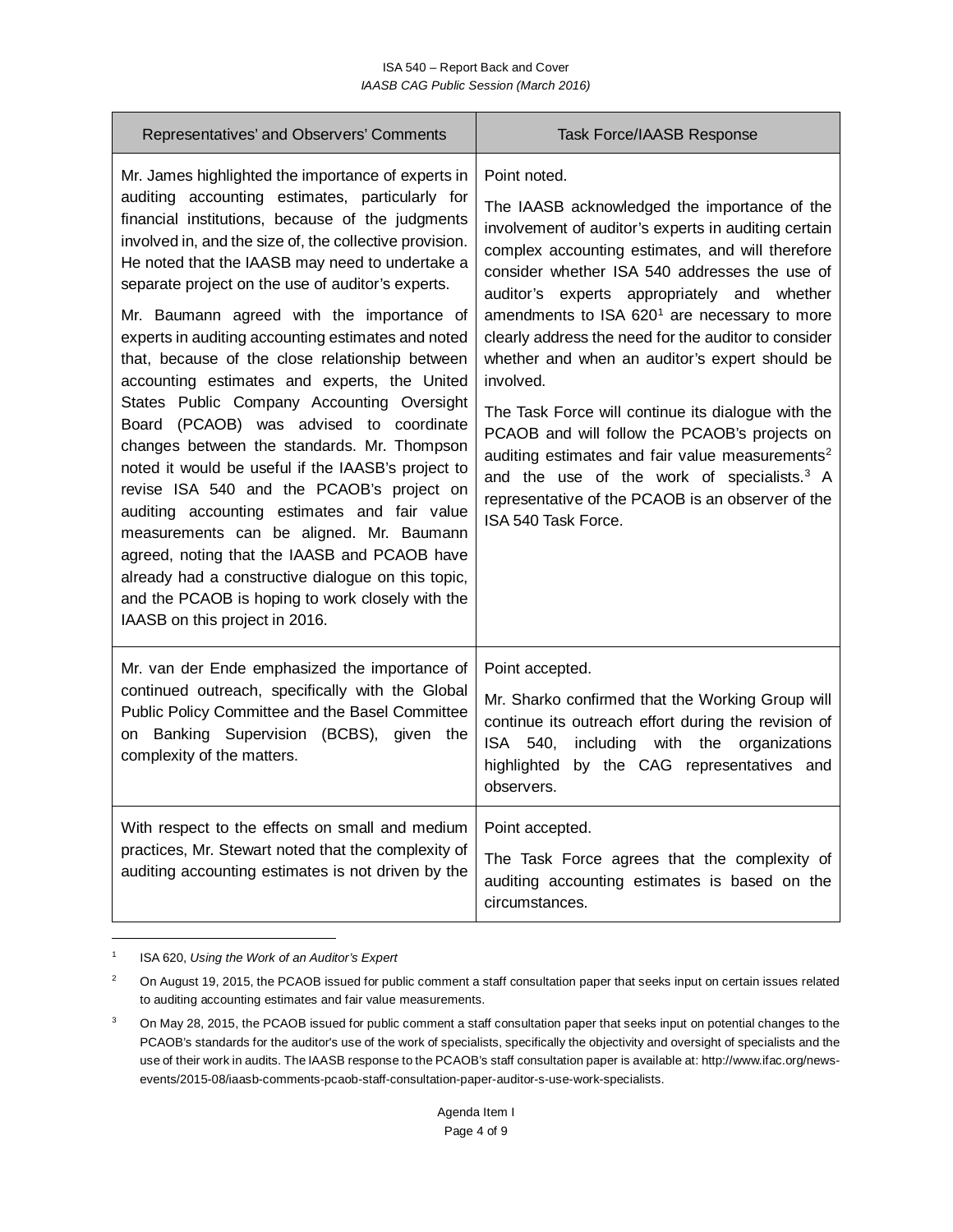| Representatives' and Observers' Comments                                                                                                                                                                                                                                                                                                                                                                                                                                                                                                                                         | <b>Task Force/IAASB Response</b>                                                                                                                                                                                                                                    |
|----------------------------------------------------------------------------------------------------------------------------------------------------------------------------------------------------------------------------------------------------------------------------------------------------------------------------------------------------------------------------------------------------------------------------------------------------------------------------------------------------------------------------------------------------------------------------------|---------------------------------------------------------------------------------------------------------------------------------------------------------------------------------------------------------------------------------------------------------------------|
| size of the entity, but is based on the circumstance<br>of the audit.<br>Mr. Kazuhiro noted that the revisions to ISA 540<br>should allow auditors to have sufficient time and<br>flexibility to use their professional judgment in<br>determining which risks are significant to the audit.                                                                                                                                                                                                                                                                                     | The Task Force noted the importance of auditors<br>exercising professional judgment in determining<br>which risks are<br>significant to<br>each<br>audit<br>engagement as ISA 540, as all other ISAs, will be<br>principle based.                                   |
| Mr. Baumann noted that the project proposal only<br>addresses third-party pricing services used by<br>management and suggested reference should be<br>made to auditors' use of third-party pricing<br>services. He also explained his view that third-party<br>pricing services are different from experts in many<br>respects. For example, experts provide customized<br>work while third-party pricing services provide a<br>standardized product.                                                                                                                            | Point accepted.<br>The use of third-party pricing services by auditors<br>was included in the project proposal.                                                                                                                                                     |
| Mr. Hansen noted that, given its importance, the<br>relationship between the financial institution's<br>regulatory supervisor and the external auditor<br>should be included more explicitly in the project<br>proposal. With respect to this relationship, Mr.<br>Stewart noted that some could see the enhanced<br>communications between the financial institution's<br>supervisor and the external auditor as the auditor<br>abrogating audit responsibilities to the regulator.                                                                                             | Point taken into account.<br>The Task Force agreed that the relationship<br>between the financial institution's regulatory<br>supervisor and the external auditor is important to<br>address in this project and that this is reflected in<br>the project proposal. |
| Mr. James noted that the project proposal was<br>written at a high level and highlighted that further<br>emphasis could be given within the project on what<br>a complex and a non-complex estimate is,<br>guidance on documenting the cause of audit<br>differences, guidance on how to extrapolate<br>identified differences, and highlighting that there<br>are also other financial reporting standards<br>(besides IFRS 9) <sup>4</sup> that require the development of<br>complex accounting estimates, such as IAS 36.5<br>Mr. James also suggested ISA 540 could include | Point noted.<br>The Task Force will consider, based on outreach to<br>be performed and deliberations in the Task Force,<br>whether guidance is needed on the matters noted.                                                                                         |

<span id="page-4-0"></span> $\overline{4}$ <sup>4</sup> International Financial Reporting Standard (IFRS) 9, *Financial Instruments*

<span id="page-4-1"></span><sup>5</sup> International Accounting Standard (IAS) 36, *Impairment of Assets*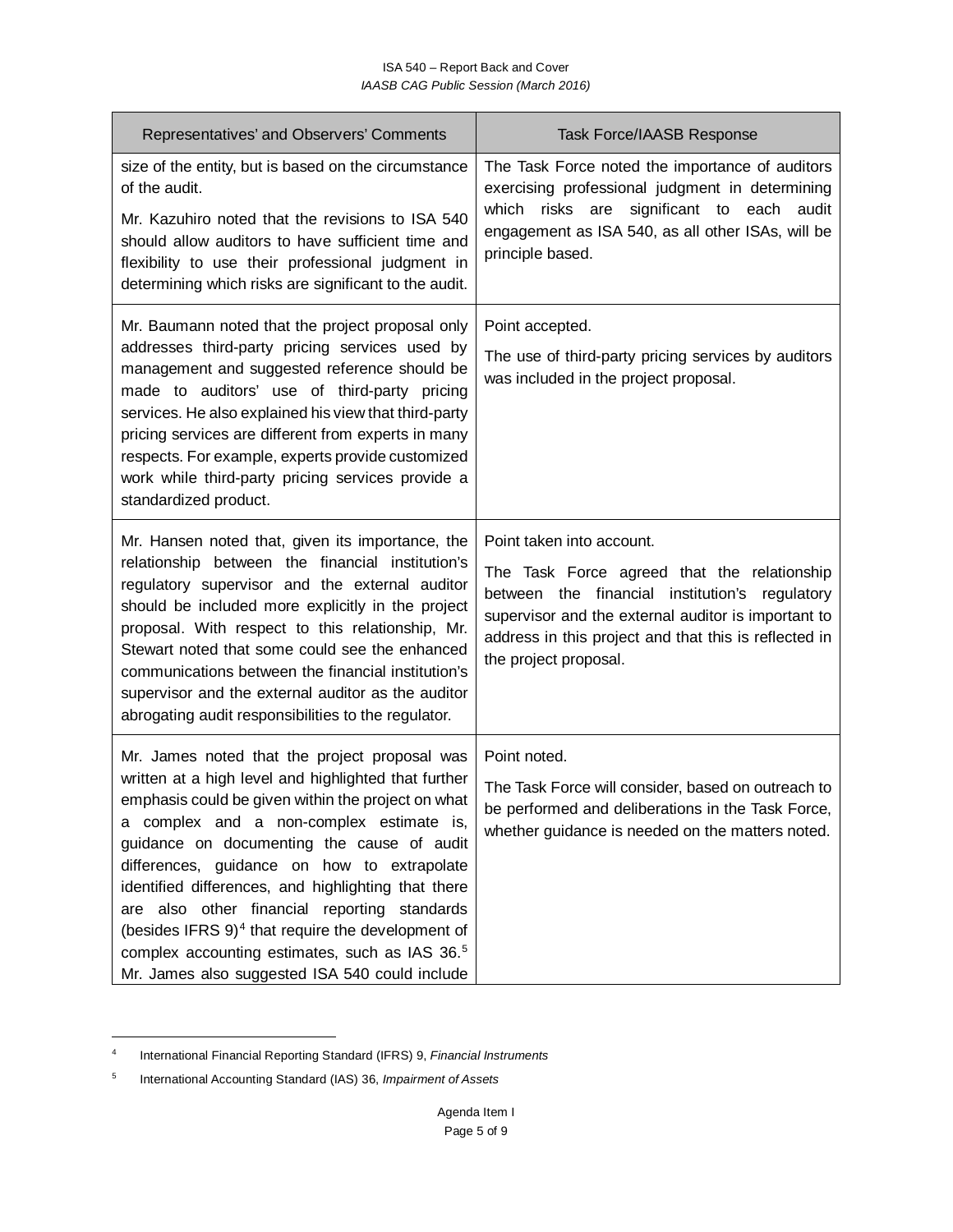#### ISA 540 – Report Back and Cover *IAASB CAG Public Session (March 2016)*

| Representatives' and Observers' Comments                                                                                                                                                                                                                                                                               | <b>Task Force/IAASB Response</b>                                                                                                                                                                                                                         |
|------------------------------------------------------------------------------------------------------------------------------------------------------------------------------------------------------------------------------------------------------------------------------------------------------------------------|----------------------------------------------------------------------------------------------------------------------------------------------------------------------------------------------------------------------------------------------------------|
| additional guidance on how the auditor can identify<br>management bias.                                                                                                                                                                                                                                                |                                                                                                                                                                                                                                                          |
| Ms. Elliott questioned why the governance over                                                                                                                                                                                                                                                                         | Point accepted.                                                                                                                                                                                                                                          |
| complex models is not included in the section that<br>addresses the need for ISA 540 to remain fit for<br>purpose in light of today's evolving and complex<br>business environment.                                                                                                                                    | The second bullet in paragraph 19 of the project<br>proposal notes that the public interest is also<br>served by improving ISA 540 by including specific<br>material addressing governance over complex<br>models used to generate accounting estimates. |
| Mr.<br>Michel<br>noted<br>that top-down analytical<br>procedures in the planning and completion phases<br>of the audit can assist auditors in forming an overall<br>conclusion as to whether the accounting estimates<br>in the financial statements are consistent with the<br>auditor's understanding of the entity. | Point noted.<br>The Task Force will consider this point when<br>revising ISA 540.                                                                                                                                                                        |
| Mr. Yurdakul noted his preference to enhance audit                                                                                                                                                                                                                                                                     | Point noted.                                                                                                                                                                                                                                             |
| documentation requirements when revising ISA<br>540, as inspection findings highlight that not all<br>audit work related to accounting estimates is<br>documented in the audit file.                                                                                                                                   | The Task Force will consider whether<br>the<br>documentation<br>requirements<br>should<br>be<br>strengthened.                                                                                                                                            |
| Ms. Singh supported the diverse backgrounds of<br>members of the Working Group. Mr.<br>the<br>Koktvedgaard added that it is important to have<br>with<br>non-financial<br>members<br>institution<br>a<br>background in the Working Group as well.                                                                      | Support noted.<br>The Task Force includes several members with a<br>non-financial institution background.                                                                                                                                                |
| Mr. Hansen, as well as Mmes. McGeachy, Robert                                                                                                                                                                                                                                                                          | Support noted.                                                                                                                                                                                                                                           |
| and Singh, was supportive of the proposed timeline<br>and had no additional comments. Ms. Molyneux<br>supportive of the timeline, but<br>also<br>was<br>emphasized the importance of the IAASB meeting<br>its key milestones as included in the timeline, in<br>light of the effective date of IFRS 9.                 | Ms. Healy noted that the timeline is aggressive but<br>that the outreach already conducted by the<br>Working Group and future outreach might be<br>helpful in addressing the right issues on a timely<br>basis.                                          |
| Mr. van der Ende noted the planned approval of<br>ISA 540 (Revised) in Q4 2017, but also noted that<br>the process of implementation of IFRS 9 in<br>financial institutions will be a critical challenge<br>during 2016 and 2017. He noted that the Basel<br>Committee has been aware of this project and              | Point noted.<br>Mr. Sharko and Ms. Healy noted that the project<br>publication, which will be released in Q1 2016,<br>might alleviate some of the timing concerns, as it<br>will highlight relevant audit issues in relation to                          |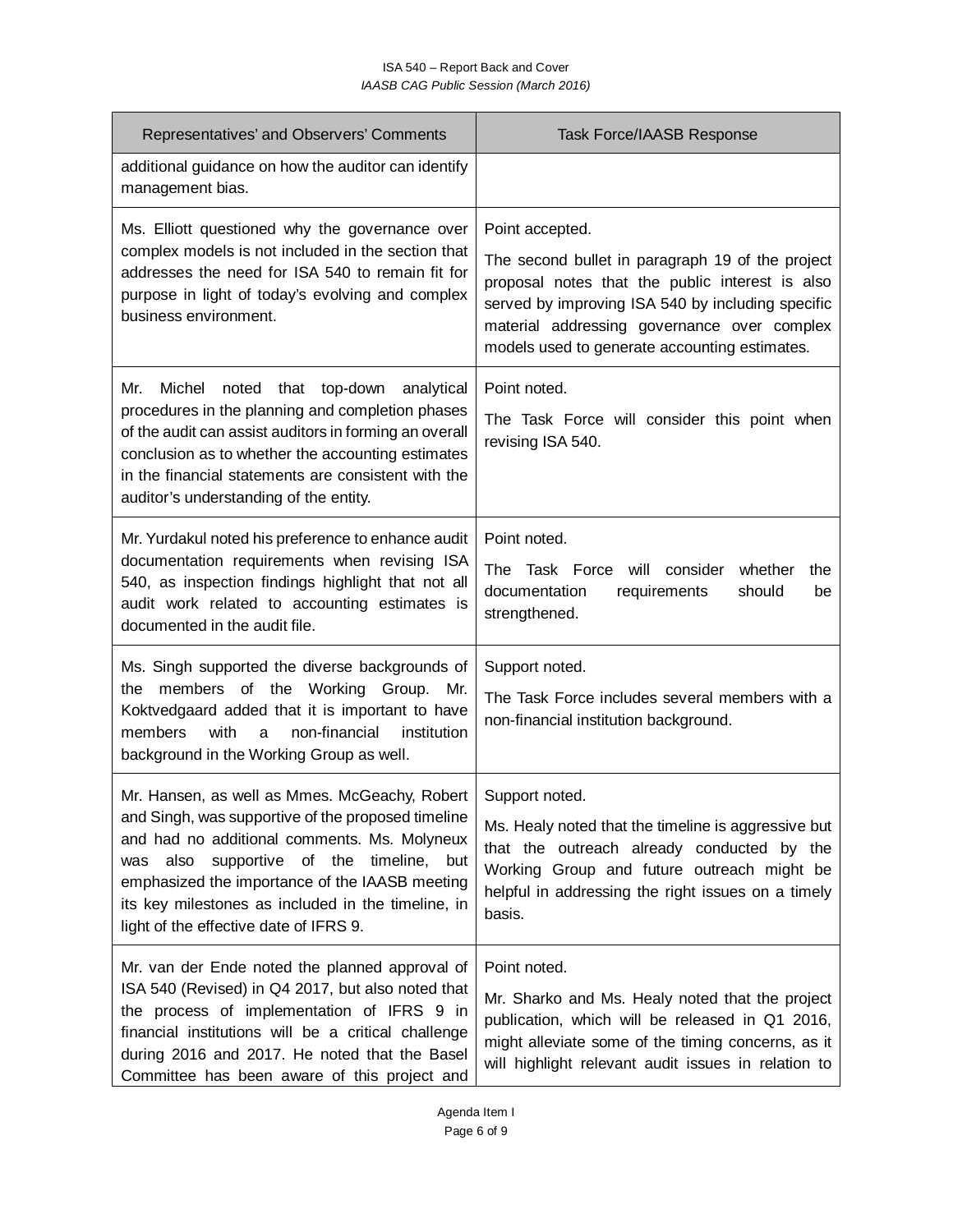| Representatives' and Observers' Comments                                                                                                                                                                                                                                                                             | <b>Task Force/IAASB Response</b>                                                                                                                                                                                               |
|----------------------------------------------------------------------------------------------------------------------------------------------------------------------------------------------------------------------------------------------------------------------------------------------------------------------|--------------------------------------------------------------------------------------------------------------------------------------------------------------------------------------------------------------------------------|
| believes that completing this project in the<br>proposed timeline will be challenging. Mr. van der<br>Ende questioned which safeguards are in place to<br>mitigate the risk of delays in the project and<br>suggested that the project proposal include a more<br>detailed timetable.                                | IFRS 9 for financial institutions and will signal the<br>IAASB's plans with respect to the issues that are<br>likely to be addressed in a revision of ISA 540.                                                                 |
| Mr. linuma noted the importance of having                                                                                                                                                                                                                                                                            | Point noted.                                                                                                                                                                                                                   |
| sufficient resources available for this project. Ms.<br>Molyneux and Mr. van der Ende agreed.                                                                                                                                                                                                                        | Mr. Sharko and Ms. Healy noted that staffing of this<br>project will be discussed in the IAASB's Steering<br>Committee.                                                                                                        |
| Mr. Stewart and Ms. Molyneux recommended                                                                                                                                                                                                                                                                             | Point noted.                                                                                                                                                                                                                   |
| non-authoritative<br>developing<br>the<br>proposed<br>guidance simultaneously with the revision of ISA<br>540 given the demands from stakeholders. Mr.<br>Kazuhiro agreed and noted that it would be useful<br>to include the development of the non-authoritative<br>guidance in the timetable.                     | Ms. Healy noted that the revised version of ISA 540<br>will be used as the base for the non-authoritative<br>guidance and, therefore, the non-authoritative<br>guidance cannot not be efficiently developed<br>simultaneously. |
| Mr. van der Ende expressed a preference to have                                                                                                                                                                                                                                                                      | Point accepted.                                                                                                                                                                                                                |
| regular conference calls and meetings between the<br>Working Group and the CAG to keep the CAG<br>informed about the progress and to give the CAG<br>the opportunity to provide timely comments. Mr.<br>Koktvedgaard noted the teleconference calls do<br>not provide the opportunity to have robust<br>discussions. | Ms. Healy added that the March and September<br>2016 CAG meetings will be critical. The Task Force<br>is in favor of having regular conference calls and<br>meetings with the CAG.                                             |

### **Matters for CAG Consideration**

7. The Representatives and Observers are asked for their views on the matters for CAG consideration included in **Agenda Item I.1**.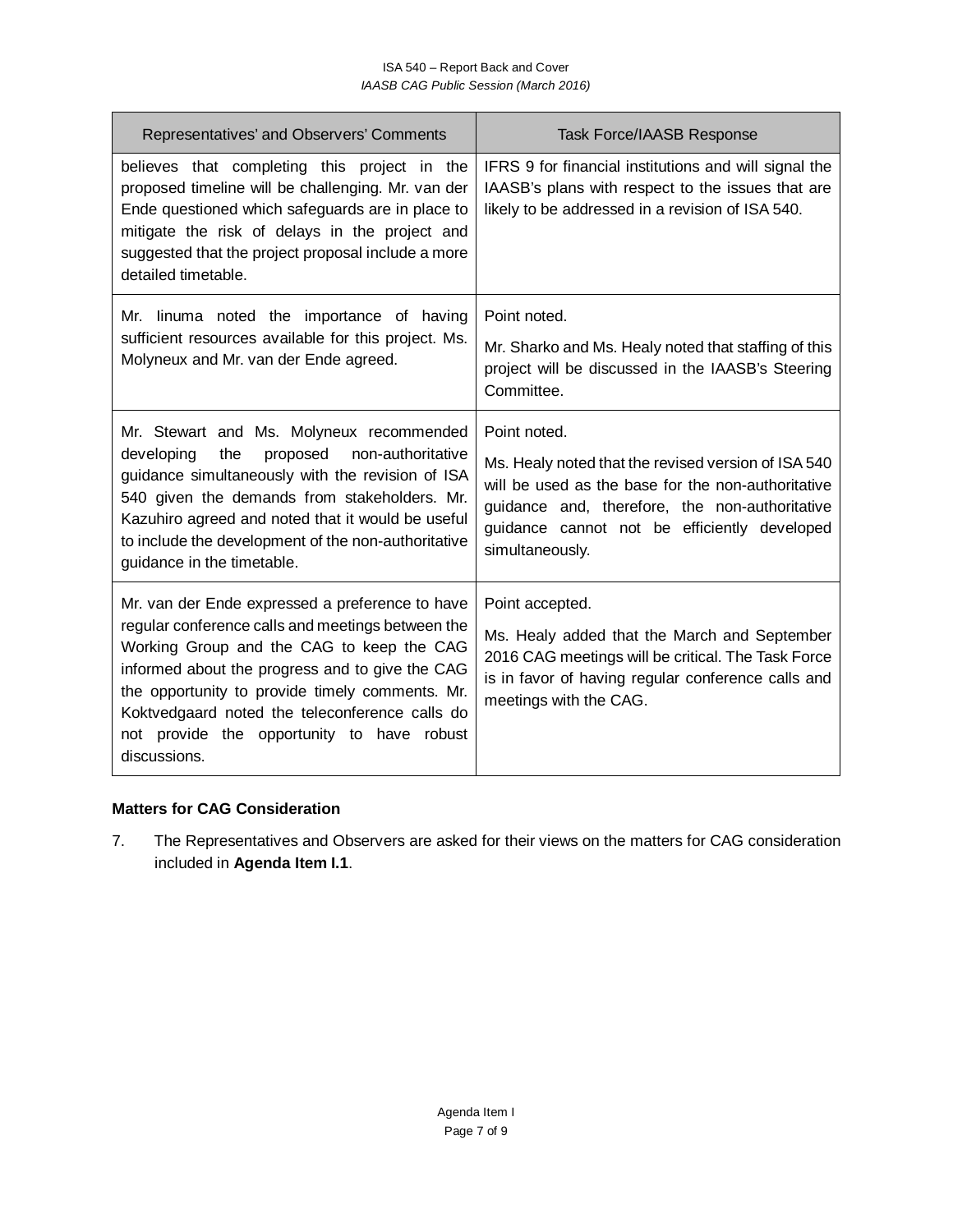**Appendix A**

# **Outreach Activities since September 2015 CAG Meeting**

The Task Force and IAASB leadership participated in, or presented, at the following events:

- Meeting with representatives of the Bank of Japan (Schilder, Sharko, Gunn, James)
- Meeting with representatives of the Japanese Financial Services Agency (Schilder, Sharko, Gunn, James)
- Meeting with Japanese bank auditors (Sharko, James)
- Presentation to International Forum of Independent Audit Regulators' Standards Coordination Working Group (Schilder, Sharko, Gunn, James)
- Meeting with representatives of the U.S. Securities and Exchange Commission (Sharko, Pickeur, James)
- Meeting with representatives of the International Monetary Fund (Sharko, Pickeur, James)
- Meeting with representatives of the PCAOB (Sharko, Pickeur, Healy, James)
- Meeting with representatives of the Financial Accounting Standards Board (Sharko, Pickeur, Healy, James)
- Meeting with representatives of the Federal Reserve, Federal Deposit Insurance Corporation and Office of the Comptroller of the Currency (Sharko, Pickeur, James)
- Participation in the Institute of International Finance's three way dialogue meeting between standard setters, regulators and banks, and partly attended by representatives of the large international accounting networks (Pickeur, van den Hout)
- Meeting with the European Banking Authority's Audit Subgroup (Pickeur)
- Meeting with a IFRS 15<sup>[6](#page-7-0)</sup> Specialist (Sharko, Pickeur, Shannon, James, van den Hout)
- Meeting with representatives of the International Accounting Standards Board (Sharko, Pickeur, Shannon, James, van den Hout)
- Teleconference with International Organization of Securities Commissions Committee 1, Auditing Subcommittee (Sharko, Pickeur, James, van den Hout)
- Teleconference with International Association of Insurance Supervisors Accounting and Auditing Working Group (Köhler, Sharko, Pickeur, van den Hout, Williams)

 $\overline{a}$ 

<span id="page-7-0"></span><sup>6</sup> IFRS 15, *Revenue from Contracts with Customers*